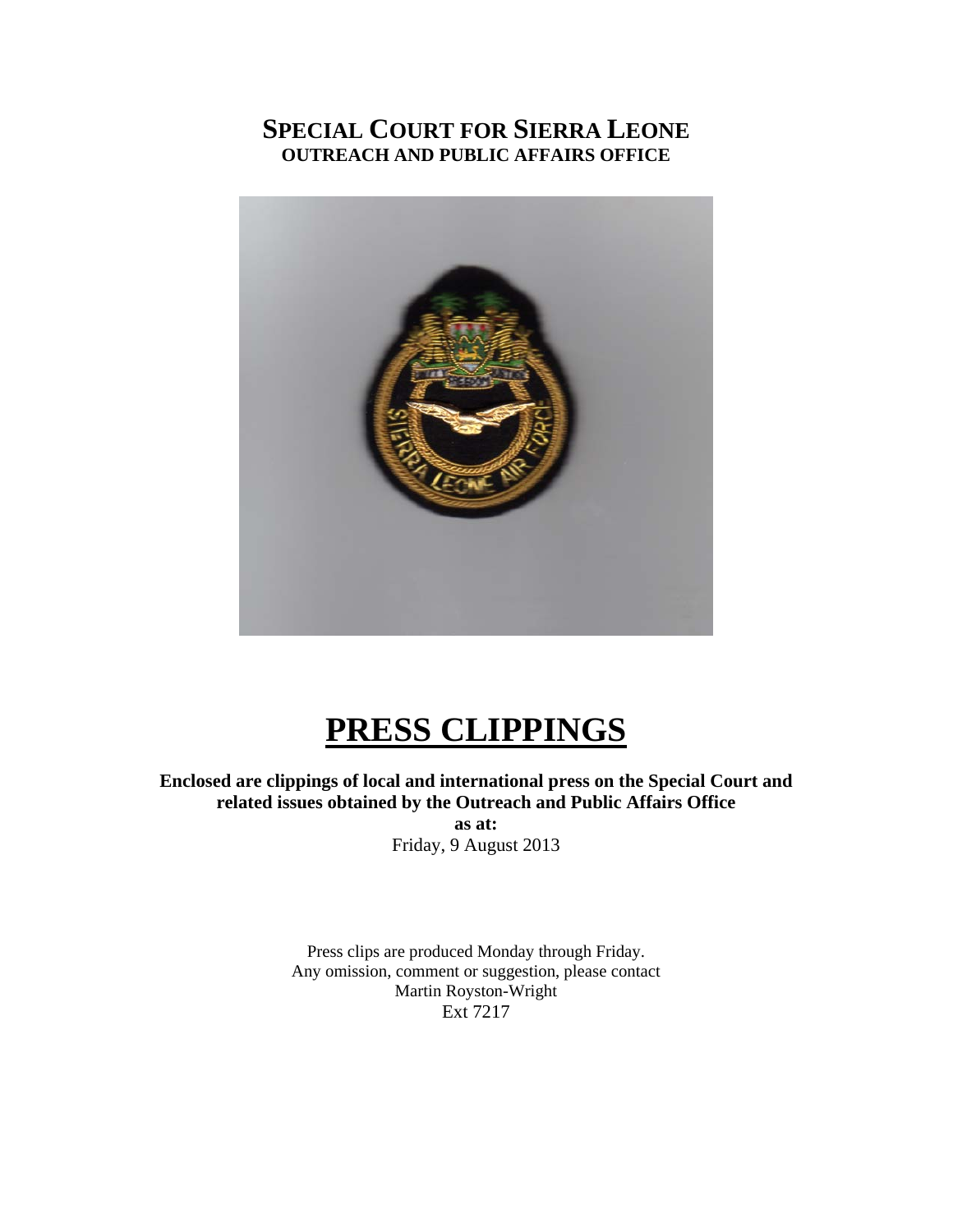| <b>Local News</b>                                                                                                        |                           |
|--------------------------------------------------------------------------------------------------------------------------|---------------------------|
| Sierra Leone Deports Former Taylor Associates Days Before Trial / Independent Observer                                   | Page 3                    |
| Questions and Answers on Ibrahim Bah/Balde / The Voice                                                                   | Page 4                    |
| <b>International News</b>                                                                                                |                           |
| Accused arms dealer Richard Chichakli faces US court / Associated Press<br>Chad: To Trap a Dictator / Human Rights Watch | Pages 5-6<br>Pages $7-10$ |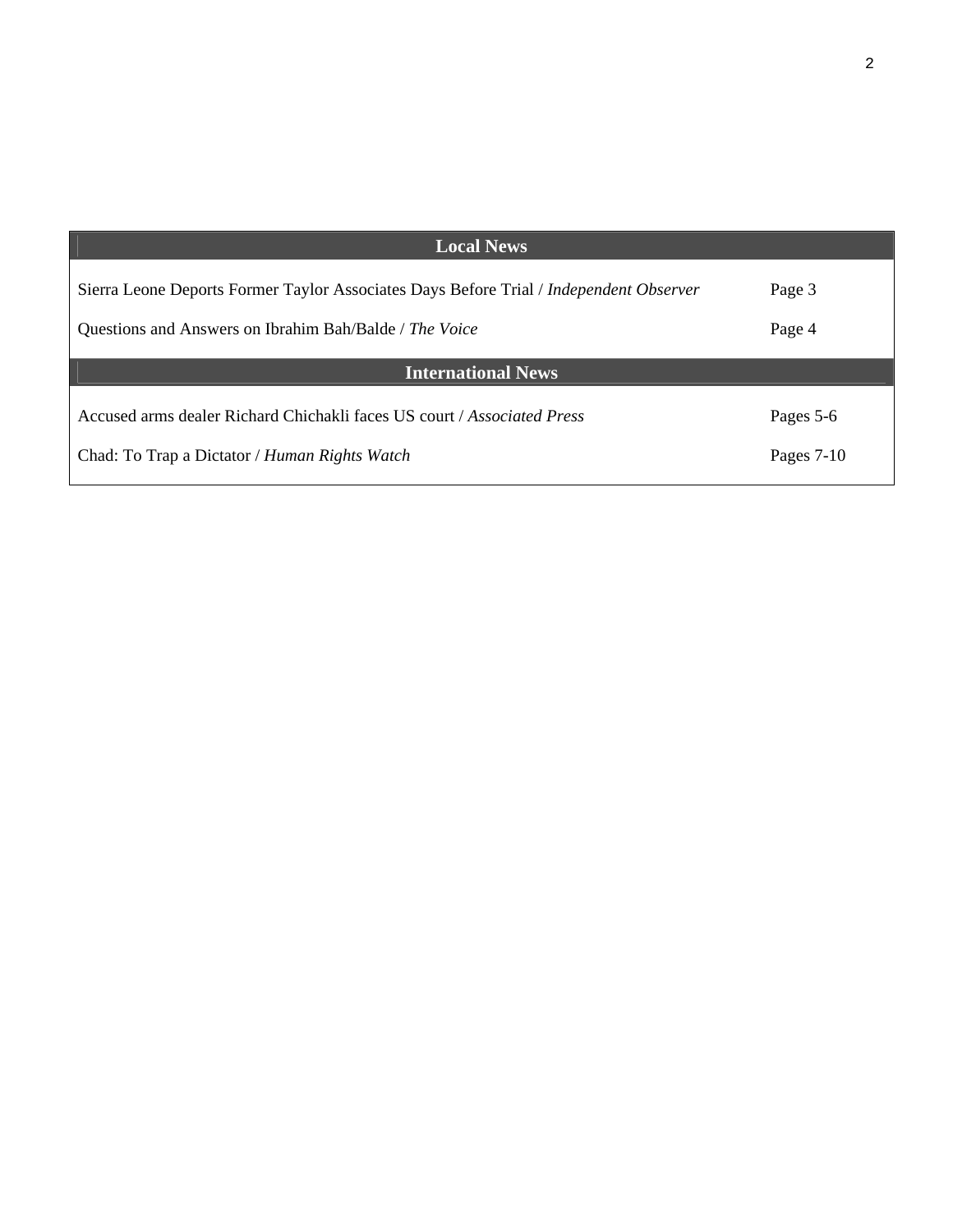# **Sierra Leone deports former Taylor associate days before trial**

#### **Mon, Aug 5 2013**

#### **By Tommy Trenchard**

FREETOWN | Mon Aug 5, 2013 4:15pm EDT FREETOWN (Reuters) - Sierra Leone deported an associate of former Liberian president Charles Taylor last week, sparing him a trial for crimes committed during the 1991-2002 civil war due to begin on Monday, to the dismay of human rights campaigners.

Ibrahim Bah has been named by United Nations experts as an intermediary for Taylor's arms deliveries to Sierra Leone's Revolutionary United Front (RUF) rebels, who became notorious for using child soldiers and hacking off the limbs of civilians.

Taylor was sentenced to 50 years in prison last year by the U.N.-mandated Special Court for Sierra Leone for providing weapons and supplies to rebels who committed war crimes during the 11-year conflict in which more than 50,000 people died.

Bah has been subject to a U.N. travel ban and asset freeze since 2004 for his alleged links to arms and diamond trafficking but has avoided prosecution. He had been due to stand trial on Monday on charges

including false imprisonment, kidnapping and assault in 2000 in Sierra Leone's diamond-rich Kono district. in a case brought by a private citizen with support from human rights campaigners.

However, Sierra Leone's President Ernest Bai Koroma ordered Bah's deportation to his native Senegal on July 27

"We do not need a reason," Sierra Leone's Controller of Immigration Operations Abdulai Timbo said in response to a request from Reuters for the grounds of his deportation. "The president does not want him here. He is persona non grata."

Justice Minister and Attorney General Frank Kargbo said he was not aware that Bah was due to appear in court on Monday and the accusations had no bearing on the decision to deport him.

Judge Tonia Mbawa issued an arrest warrant for Bah on Monday when he failed to appear in court, a rights campaigner said.

"The government and attorney general gave us their word they would support us in this case. This is a bad day for justice," said Ibrahim Tommy, head of the Centre for Accountability and the Rule of Law (CARL) which was supporting the plaintiff.

In an interview with Reuters at the weekend, Bah admitted supporting Taylor's rebel National Patriotic Front of Liberia (NPFL) but denied dealing in weapons. He described himself as a "revolutionary brother" of RUF leader Foday Sankoh, who died in 2003 while awaiting trial for war crimes.

"I never bought or sold arms in my life. I fought alongside the NPFL but I never fought inside Sierra Leone a single minute," Bah said

While Bah was not tried by the Special Court for Sierra Leone, which the U.N. mandated with pursuing those most responsible for crimes during the war, groups including Human Rights Watch (HRW) have urged Sierra Leone to prosecute him in its own courts. "Bah's deportation represents a real step backward for Sierra Leone," Elise Keppler, associate international justice director at HRW, told Reuters.

"The government has in effect blocked the private prosecution against Bah and ignored the interests of victims who suffered heinous crimes in which (he) is implicated during the country's civil conflict," she said.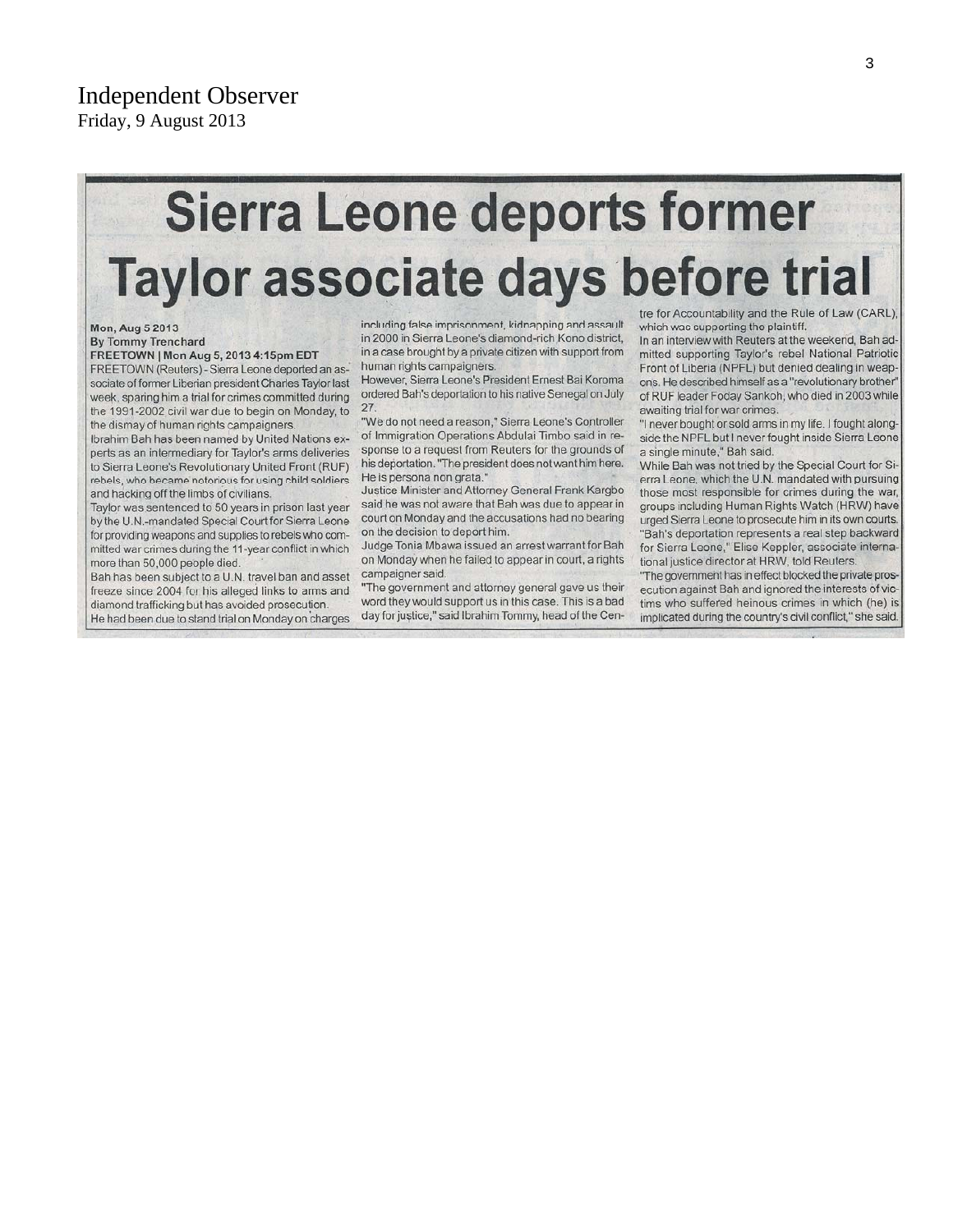## fions and Answers on Ibrahim Bah/Ba



Revolutionary United Front rebels patrol through downtown Freetown on June 7, 1997.

#### 1. Who is Ibrahim Bah?

Ibrahim Bah is a Senegalese national living in Sierra Leone. During the Sierra Leone civil war, from 1991 to 2002, Bah allegedly provided arms and materiel to the rebel Revolutionary United Front (RUF), according to a United Nations panel of experts and the UN-backed Special Court for Sierra Leone. During the conflict, the RUF committed widespread and systematic abuses, including murder, mutilation, amputation, torture, rape, and forced abductions.

Bah has been under a UN-imposed travel ban since 2004 for his alleged role in illegal arms and diamond dealing and for supporting the former Liberian President Charles Taylor's effort to destabilize Sierra Leone.

Although Bah was not prosecuted by the Special Court for Sierra Leone, testimony was given in the case of Prosecutor vs. Charles Taylor on Bah's involvement in the conflict. The court found that Bah was a close associate of Taylor, who was convicted by the court in 2012 for his role in providing arms and other assistance to the rebels. The decision states that: "Bah was a trusted emissary who represented the RUF at times and the Accused at times, and served as a liaison between them at times. He was a businessman who helped arrange arms and diamond transactions, and did not maintain an ongoing affiliation as a subordinate or agent with either the RUF or the Accused."

Bah was believed to be living in Burkina Faso, but a report issued by the UN panel of experts on May 31, 2013, found that he had been living in Sierra Leone since 2008.

#### 2. What is the criminal prosecution against Bah?

On July 5, a Sierra Leonean citizen from the diamond-rich Kono district of eastern Sierra Leone filed a private criminal prosecution against Bah for the following offenses under Sierra Leonean law: conspiracy, false imprisonment, kidnapping, wounding and wounding with intent, assault occasioning actual bodily harm, and threatening to kill.

In Sierra Leone, a criminal case may be brought by a private citizen instead of the state. In such cases, it is generally the responsibility of the complainant to gather the relevant evidence and present it to the court

The state may also assist in the case by investigating the issues or gathering relevant evidence. It may also take over the prosecution if it determines that the case involves an issue best handled by the government. Alternatively, the state may determine that the case should not proceed and terminate the prosecution, discharging the case.

#### 3. What are the next steps?

Bah was served with information on the case on July 15. The next step should be an appearance by the defendant in court for the charges to be read to him and for him to enter a plea.

An appearance is typically scheduled within several days of when a defendant is served. July 18 was initially scheduled as the day when the appearance was expected to take place, following the case's assignment to a judge. However, no developments occurred on that day. On July 29, the matter was raised in court and a lawyer for Bah said that Bah had not been aware of any proceedings to move the case forward and requested an adjournment. The complainant and the defendant agreed to adjourn until August 5, when Bah is now scheduled to make his initial appearance.

#### 4. Why didn't the prosecutor of the Special Court for Sierra Leone indict Bah?

The Sierra Leone government and the United Nations established the Special Court for Sierra Leone to prosecute those "bearing the greatest responsibility" for crimes committed during Sierra Leone's conflict. The court has completed trials of nine people associated with Sierra Leone's three main warring factions, including Taylor.

The Special Court for Sierra Leone is winding down operations, although the court's prosecutor is not prevented from bringing a case against Bah. Human Rights Watch has urged the Sierra Leone authorities to prosecute, through the regular courts, those allegedly responsible for serious crimes committed during the conflict whom the Special Court has not tried. This would ensure wider accountability for the crimes.

#### 5. Why hasn't the Sierra Leone government taken action against Bah?

Human Rights Watch and others have urged the Sierra Leone government to open a criminal investigation of Bah for his alleged role in crimes committed during Sierra Leone's conflict. It is unclear why the Sierra Leone government has not done so.

A number of possible criminal offenses could be brought under Sierra Leone domestic law. However, the country's law does not include some serious crimes that violate international law, such as crimes against humanity. Sierra Leone should adopt laws incorporating these crimes.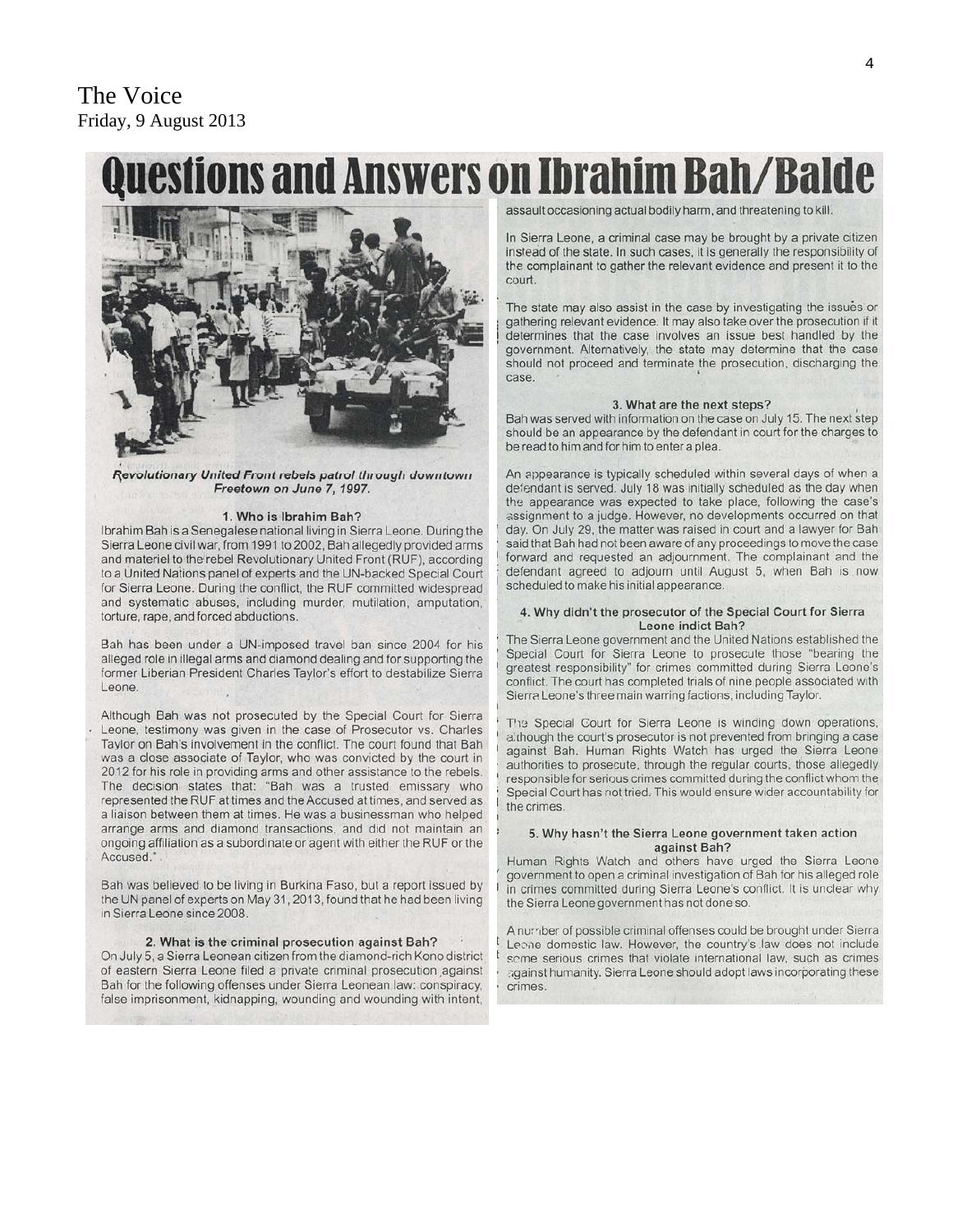## Associated Press Friday, 9 August 2013

### **Accused arms dealer Richard Chichakli faces US court**

*A MAN extradited from Australia to the US will represent himself on charges he conspired with a notorious Russian arms dealer to buy planes to move weapons to the world's bloodiest conflicts*.

At a pretrial conference in New York today, Syrian-born Richard Chichakli told US District Judge William H Pauley III that he will represent himself at his November trial.

The 53-year-old is accused of conspiring with arms dealers including former Soviet air officer Viktor Bout, who's dubbed the Merchant of Death.

Chichakli, a US citizen, had been living in Melbourne under an alias and working as a cleaner for almost three years before authorities arrested him in January.



*Richard Chichakli, arrested in Melbourne, is accused of being an associate of notorious Russian arms dealer Viktor Bout. He faces trial in the US. Source: The Australian* 

His cover was blown after he attempted to apply for a job as a Victorian Protective Services Officer and a fingerprint check connected him to an Interpol red alert.

A judge today warned Chichakli it was unwise to represent himself, but Chichakli said he preferred it even after consulting with lawyers about his decision at the judge's request. Digital Pass \$1 for first 28 Days

He told the judge he has two doctorates, four master's degrees and nine bachelor's degrees.

"I'm a highly educated person," he said. "I am the best fit to address this court about questions accusing me."

He said his lawyer seemed too nice.

"I am here for my life," he said.

As Chichakli has done before, he said he had served in the US Army.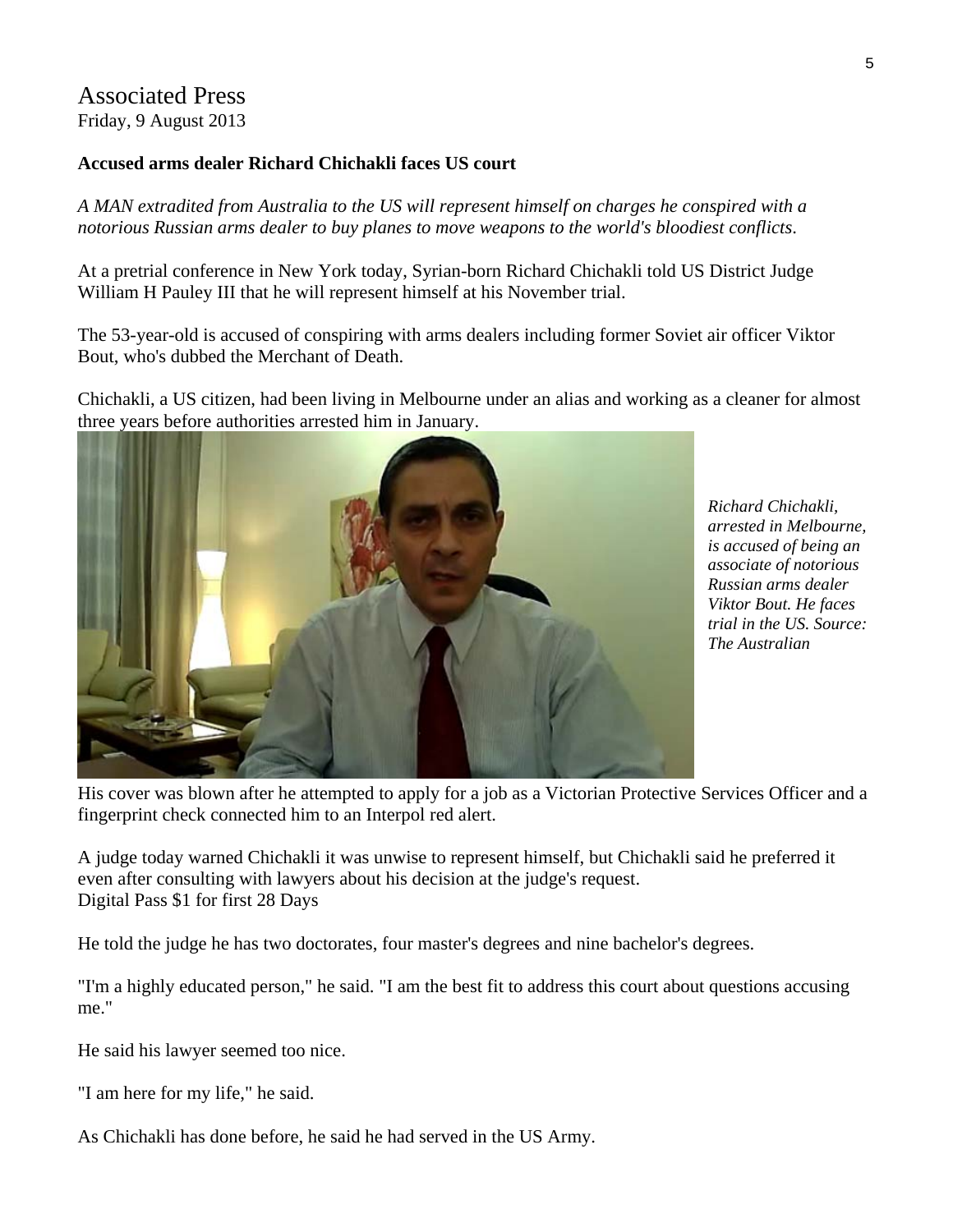In a 2010 interview in Moscow, Chichakli said the US criminal case against Bout was based on "lies" and questioned whether justice was possible in the US.

"The US made up this case for one simple reason," he said at the time, "to get to Viktor Bout."

Chichakli said then that he had "never done business with Viktor Bout".

An indictment accuses Chichakli and Bout of violating sanctions by arranging to buy two Boeing aircraft from US companies in 2007. It says they electronically transferred more than \$US1.7 million (\$1.88m) through banks in New York, though the money was blocked by the US Department of the Treasury before it reached the aviation companies' accounts.

Prosecutors say Chichakli worked closely with Bout since at least the mid-1990s to assemble a fleet of cargo planes to ship weapons and military equipment to various parts of the world, including Africa, South America and the Middle East.

Prosecutors say the arms have helped fuel conflicts and support regimes in Afghanistan, Angola, the Democratic Republic of the Congo, Liberia, Rwanda, Sierra Leone and Sudan.

Bout is serving 25 years in prison after he was convicted of conspiracy relating to the support of a Colombian terrorist organization. He maintains he was a legitimate businessman.

Bout was dubbed the Merchant of Death because of his 1990s-era notoriety for running a fleet of aging Soviet-era cargo planes to conflict-ridden hotspots in Africa.

He inspired the arms dealer character played by Nicolas Cage in the 2005 film "Lord of War."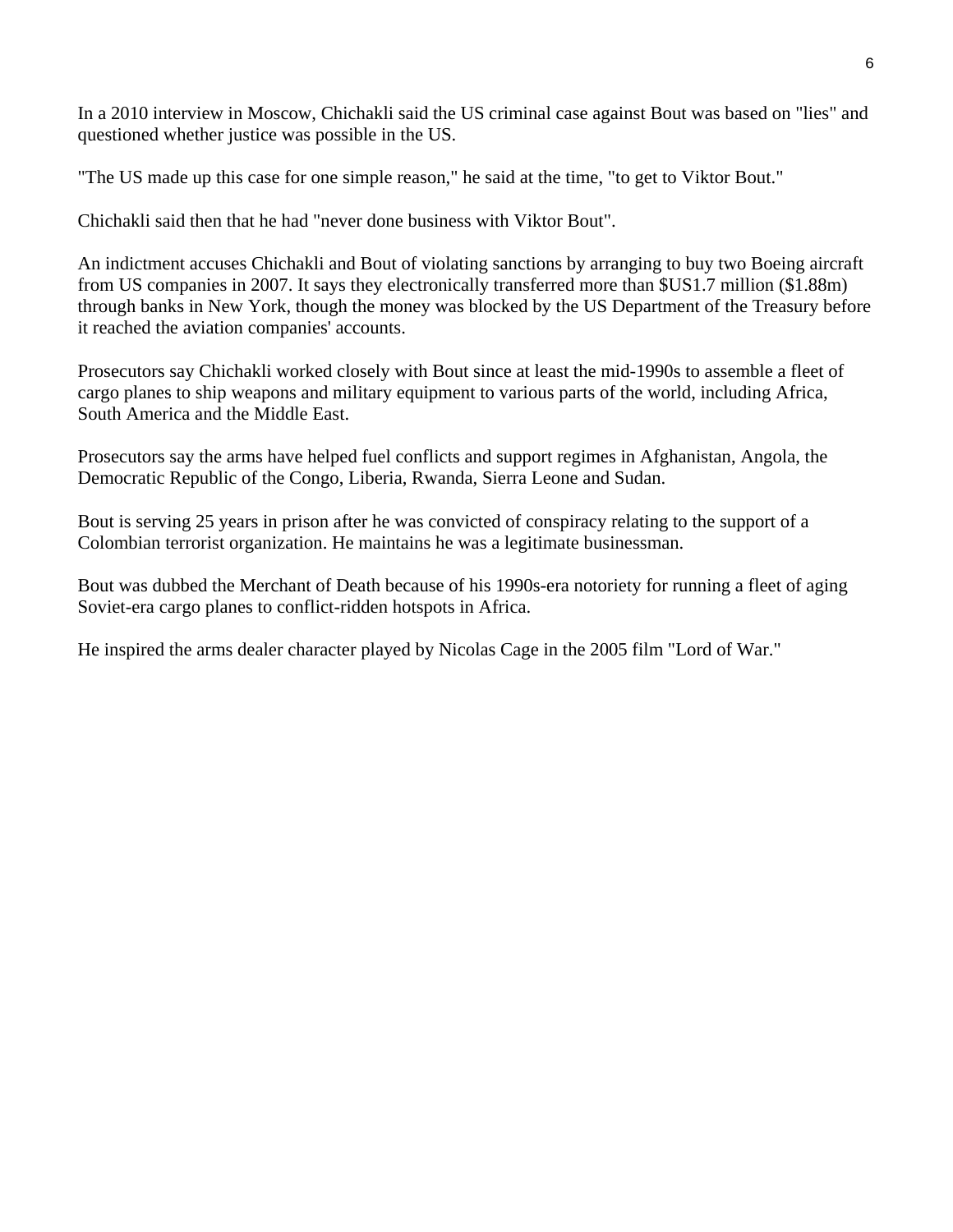## Human Rights Watch (Washington, DC)

Thursday, 8 August 2013

### **Chad: To Trap a Dictator**

Analysis

Sifting through the thousands of documents strewn across the floors of an abandoned secret police headquarters in Chad, Reed Brody glimpsed the violent, final moments of Rose Lokissim's brave life.

Brody, counsel for Human Rights Watch, first heard about Rose from survivors of the brutal regime of Chad's former dictator Hissène Habré. A prisoner herself, Rose had been a vital source of information to families - quietly informing them when one of their relatives had been detained, delivering clandestine messages. Ultimately, the secret police learned of her actions and murdered her.

But it was one of the secret police documents that he and his Human Rights Watch colleague, Olivier Bercault, found in the abandoned headquarters of Habré'spersonal Gestapo that gave Brody true insight into Rose's staunch belief in justice.

As Rose's interrogating officer wrote, Rose didn't care what happened to her. Even if she were killed in custody, the interrogator wrote of Rose's stance, "Chad will thank her and history will talk about her."

"One of my missions is to make sure that history does talk about her," Brody said. "To take this report by the interrogators who tortured and killed her, and use her words to make it come true."

"Hissène Habré is the most brutal US-backed dictator you've never heard of," says Brody.

Habré had thousands killed and used torture systematically during his bloody eight-year reign, before being ousted in 1990.

Habré oversaw waves of ethnic cleansing and even had a prison in his backyard, yet the United States and France backed him as a counterweight to his northern neighbor, Libya's Muammar Gaddafi.

Finally, on June 30 of this year, after what the Toronto Globe and Mail called "one of the world's most patient and tenacious campaigns for justice," Habré was arrested in Senegal, where he has lived in comfortable exile for 22 years. He is to be tried in Senegal for crimes against humanity committed in Chad.

Brody learned of the arrest from a text message from Senegal that Sunday morning. One of the first people he thought of was Rose.

Brody joined Habré's victims in the battle to bring the strongman to justice more than 14 years ago. By then, some people in Chad, like Souleymane Guengueng, a torture survivor turned activist, had compiled the files and testimony of 792 victims.

The nail in the coffin was the evidence in Habré's abandoned secret police headquarters in N'Djaména, where they found Rose's file.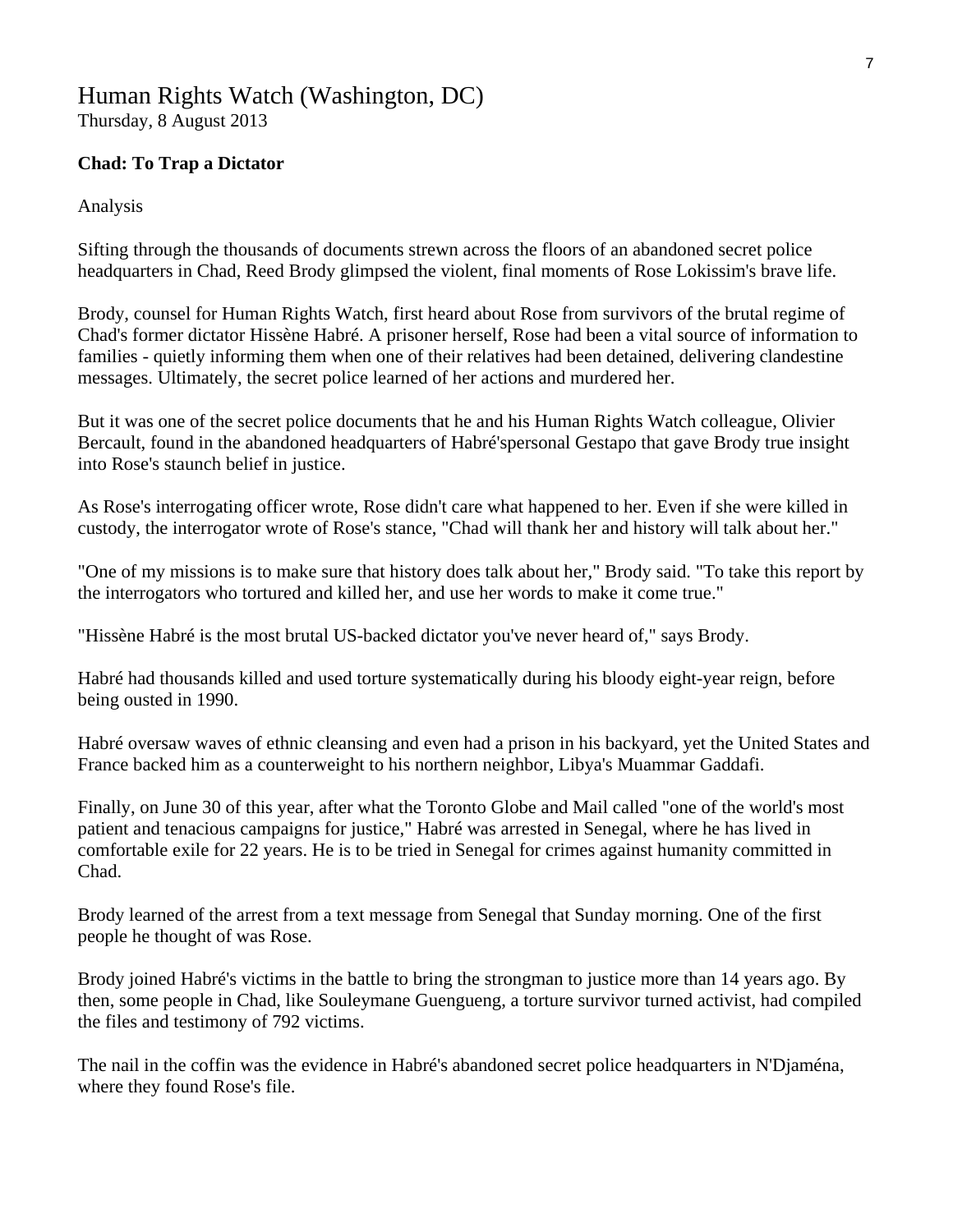"Inside the building we stumbled upon room after room strewn with documents, on the floors, on the stairs," he said. "We started picking up the documents and realized they were the files of Habré's political police.

In all, the documents contained the names of 1,208 people, including Rose, who were killed or died in detention, and 12,321 victims of human rights violations. The Chadian Victims' Association spent six months putting together these documents.

"They provided a road map to Habré's oppression - how many people were in jail on any given day, how many people died in jail," Brody said. "They allowed us to give people their family members' death certificates. We could help many families learn what happened to their loved ones."

Despite this evidence, the authorities in Senegal refused to bring Habré to justice. For the past 14 years, Brody and the victims' lawyer, Jacqueline Moudeina, have played a legal game of cat-and-mouse with Habré, with fresh hope plummeting to disappointment numerous times.

Habré isn't the only former ruler Brody has challenged. He helped craft the legal arguments to keep Chile's Augusto Pinochet in detention in London in 1998 and is working to see Haiti's "Baby Doc" Duvalier behind bars. He wrote the Human Rights Watch report calling for a criminal investigation of former president George W. Bush for war crimes and torture. In his office hangs a world map with black and white headshots of dictators and alleged torturers tacked to it. "They should all be brought to justice," he said. His work on these cases has been the subject of four documentaries including "The Dictator Hunter."

Brody thought they had Habré under lock and key 13 years ago. Near the very beginning of their effort, Brody and the victims had convinced Senegal's authorities to arrest him. "Obviously, it was a real high," he said. "It looked like this brave new world where we would use the law to obtain justice for victims."

It came crashing down only a couple of months later, after Senegal elected a new president, Abdoulaye Wade. "When Wade announced that his chief legal adviser would be Habré's lawyer, we knew we were in trouble," Brody said. "Then Wade said Senegal would not prosecute Habré."

It had all gone awry, but they refused to give up. "It didn't occur to me at the time that it would take thirteen-and-a-half years for the case to start going forward again."

Now that Habre is finally behind bars, Brody has a new goal: To use his research about Habré's alleged crimes as evidence at his trial, which he hopes will be "a turning point for justice in Africa."

It was a 1984 vacation to Nicaragua to visit a friend that started Brody on the path of human rights work. He wasn't just looking for relaxation on this trip - it was only a few years after the Sandinista revolution toppled the ruling Somoza family, and he wanted to see this altered country first-hand.

His friend, a priest, lived in the northern village of El Jícaro, near the Honduras border. During Brody's visit, his friend hosted two days of meetings with the regional Catholic lay-leadership. About a dozen people traveled from the mountains to attend, and they brought with them terrible stories from their villages, of schools and farms being burned and of teachers and doctors being shot. These crimes, they said, were committed by the Contras, a federation of US-backed rebel groups seeking to undermine the revolution.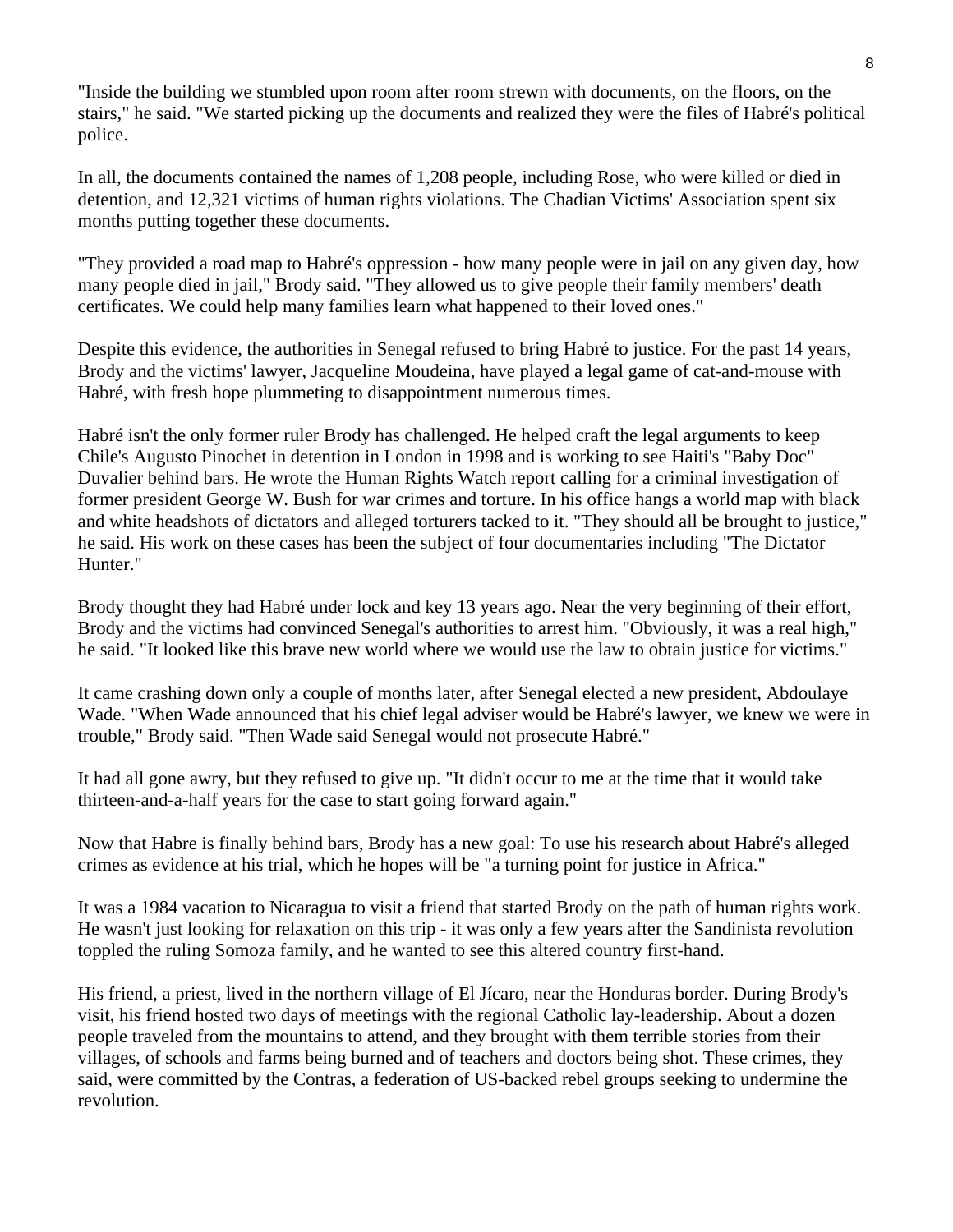Brody knew the United States funded the Contras, but he had never heard the US media report on any serious crimes committed by the rebels. "I just felt this enormous responsibility to do something," he said.

After returning to the states, he quit his job as a lawyer at the New York Attorney General's Office and returned to Nicaragua, where he spent the next five months traveling by bus or pickup truck with local Catholic priests, whom the villagers knew and trusted, asking people for their stories. "I took statements, typed them up, and had the person I was interviewing read them and sign them," he explained. "I collected hundreds of affidavits."

Back in the United States, and a couple of weeks before Brody released his report, Ronald Reagan described Nicaragua's Contras as the "moral equivalent of our founding fathers." Then his report detailing the Contra's crimes came out - it made the front page of The New York Times. It also became an important piece of a campaign to stop US assistance to the Contras, helping change the terms of the debate. Two months after Brody's report, Contra aid was cut off, though it was later restored.

After Nicaragua, Brody took a job with the International Commission of Jurists in Geneva, wrapping up his time there in 1991 when he assisted the post-Communist Mongolian government in preparing its constitution. Later, he spent years working for various UN agencies or nonprofits in El Salvador, Guatemala, Haiti, Tibet, Sierra Leone, and the Democratic Republic of Congo. All were countries with severe human rights issues created by war and the abuse of power.

Brody joined Human Rights Watch in 1998 - the year he began focusing on bringing dictators to justice, thanks to Pinochet, who for him loomed large as the prototypical Latin American dictator of the '70s and '80s.

Brody was at a Human Rights Watch retreat on October 16 when someone announced that Pinochet had been arrested. But it's how he was arrested that captured the attention of everyone in the room. Pinochet, Chile's dictator, was arrested in London on a warrant issued by a Spanish judge. It meant that people were circumventing Chile's own legal system, where the former strongman was protected by an amnesty and parliamentary immunity. It was a historic breakthrough. If this case could be successfully prosecuted, any dictator who controlled the courts in his homeland could be brought to justice elsewhere.

Pinochet challenged his extradition to Spain in the British courts, and Brody flew to London to support the extradition. He planned to stay for a few days and ended up being there the better part of eight months. The case reached the British House of Lords, then the land's highest court, where Amnesty International and Human Rights Watch were permitted to intervene as parties. When the judges decided that the extradition could go forward despite Pinochet's status as former head of state, human rights activists had a new legal tool to bring abusive dictators to justice.

"That was a very heady moment," he said. "As a human rights lawyer, you're used to being legally and morally right, but still losing. In the Pinochet case, not only did we win, but we maintained the detention of one of the most iconic dictators in the world."

People from all over the globe began to approach Brody about their abusive dictators, their "Pinochets."

It was the head of the Chadian Association for Human Rights, Delphine Djiraibe, who convinced Brody in 1999 to help the victims go after Habré, who had fled to Senegal. Under the Pinochet precedent, Senegal could try him there. Brody knew Senegal saw itself as a region leader in human rights, and saw an opportunity for the country to prove itself.